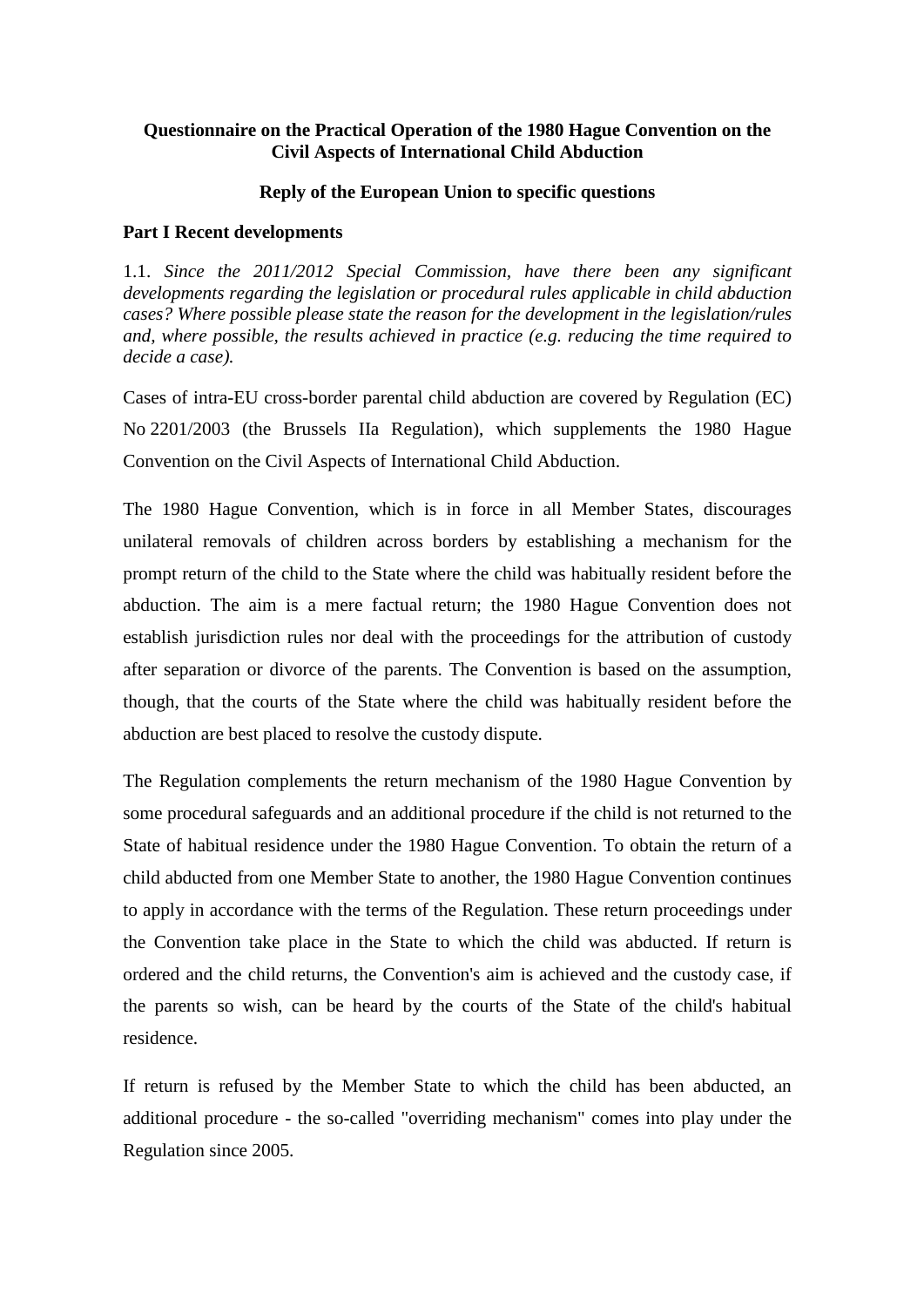On 30 June 2016**[1](#page-1-0)** the European Commission adopted a proposal for a recast of the Brussels IIa Regulation. In particular, the proposal includes measures such as deadlines to improve the efficiency of the child return procedure.

The proposal clarifies the timeframe established by Article 11 of the 1980 Hague Convention and Article 11(3) of the Regulation for issuing a return order in line with the view prevailing among those Member States which handle return cases under the 1980 Hague Convention most quickly. A separate six-week time limit would apply to the proceedings before the first instance court and the appellate court, respectively. In addition, the recast proposes to oblige Central Authorities to also work under a six-week time limit. Currently, no time limit exists for Central Authorities. This new 6+6+6 deadline would render the time limit for courts more realistic with a view to protecting the right of the respondent to a fair trial whilst limiting it to the shortest period realistically possible when respecting the rule of law.

Moreover, the measures proposed include an obligation for Member States to concentrate jurisdiction for child abduction cases on a limited number of courts while respecting the structure of the legal system concerned. This would allow judges to build up experience with this very specific type of procedure and thus rule on the return proceedings more quickly and expertly.

The proposal limits the number of ordinary appeals against a decision on the return application to one and explicitly invites a judge to consider whether a return order should be provisionally enforceable.

As to the "overriding mechanism" allowing the court of the Member State of the child's former habitual residence to exercise its jurisdiction in matters of parental responsibility one last time even if return under the 1980 Hague Convention was refused by the Member State of refuge, the proposal obliges the court of the Member State of origin to conduct a thorough examination of the best interests of the child before a final custody decision, possibly implying return of the child, is issued. In this context, when conducting this examination of the best interests of the child, any child who is capable of forming his or her own views has the right to be heard, using alternative means where relevant, if the child is not physically present.

 $\overline{a}$ 

<span id="page-1-0"></span>**<sup>1</sup>** https://ec.europa.eu/transparency/regdoc/rep/1/2016/EN/1-2016-411-EN-F1-1.PDF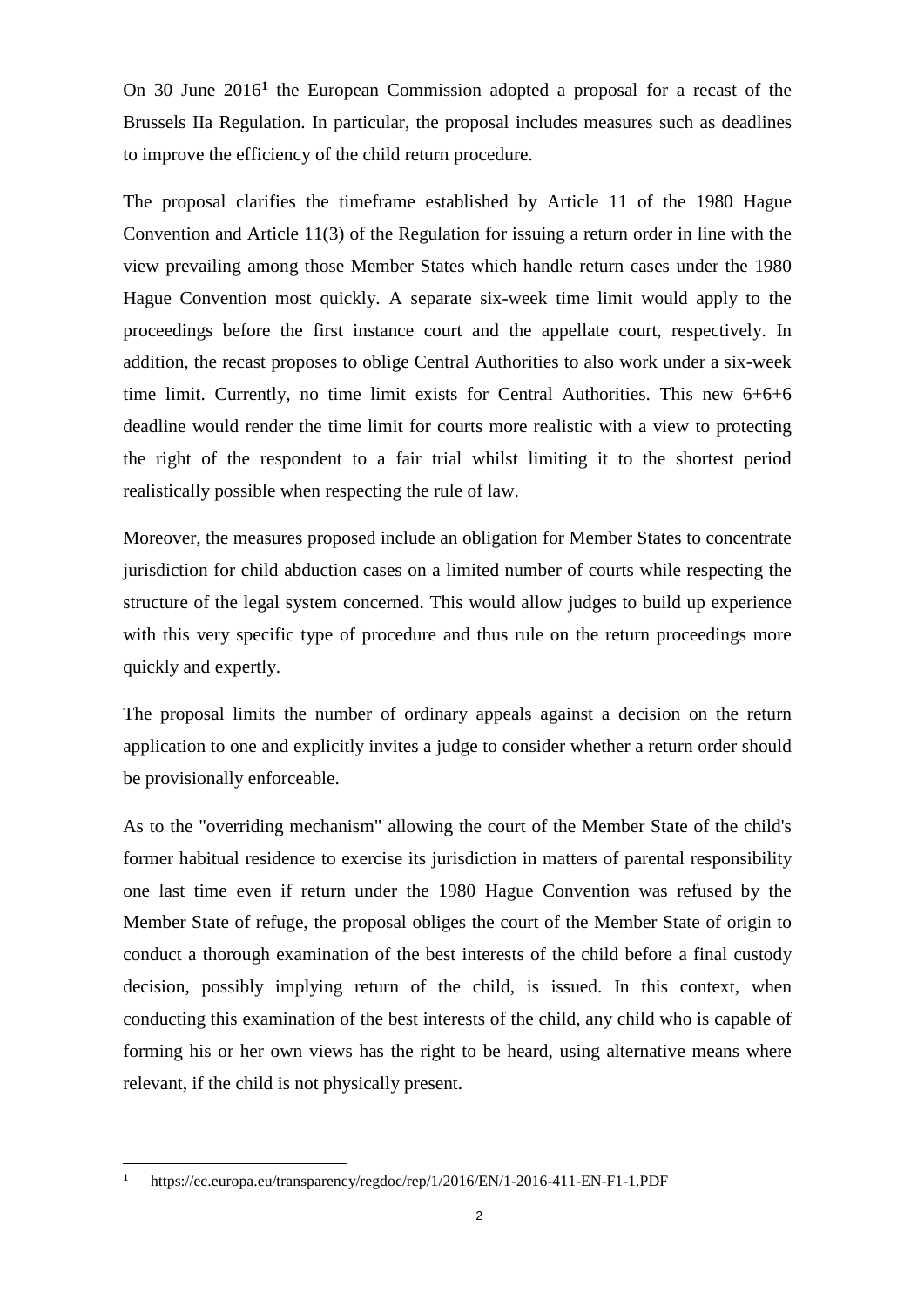Furthermore, the cooperation between the Central Authorities or a direct communication by a judge with the relevant court in the Member State of origin should be facilitated to assess measures ("ad-equate arrangements") to protect the child put in place in the Member State to which the child should be returned.

Where the child might be at a grave risk of harm or might otherwise be placed in an intolerable situation if returned to the country of the child's habitual residence without any safeguards, it should also be possible for the court of the Member State of refuge to order urgent protective measures required which, if necessary, can also "travel with the child" to the State of habitual residence where a final decision of the substance has to be taken. According to the proposal, these measures would remain in place until the Member State of the child's habitual residence has lifted, amended or replaced them.

The examination of the Commission's proposal by the EU Member States started on 19 July 2016 and it is still on-going. The final version of the recast Regulation may be therefore different from the original Commission's proposal described above.

1.2 *Please provide a brief summary of any significant decision concerning the interpretation or application of the 1980 Convention rendered since the 2011/2012 Special Commission by relevant authorities including the context of the 20 November 1989 United Nations Convention on the Rights of the Child and relevant regional instruments.*

#### **Opinion 1/13 of the Court of Justice of the European Union of 14 October 2014**

Article 38(4) of the 1980 Convention stipulates that the Convention applies between the acceding country and other countries that are parties to the Convention once these countries make a declaration of acceptance concerning the accession. Therefore, it is only the declaration of acceptance that creates the legal relationship between the acceding country and the already Contracting Party, making the Convention enter into force between them.

The Court of Justice of the European Union, in its Opinion 1/13, handed down on 14 October 2014, has confirmed that this matter falls within the EU exclusive external competence, because of the existing parallel EU legislation, namely Regulation (EC) No 2201/2003 concerning jurisdiction and recognition and enforcement of judgments in matters of parental responsibility (the Brussels IIa Regulation).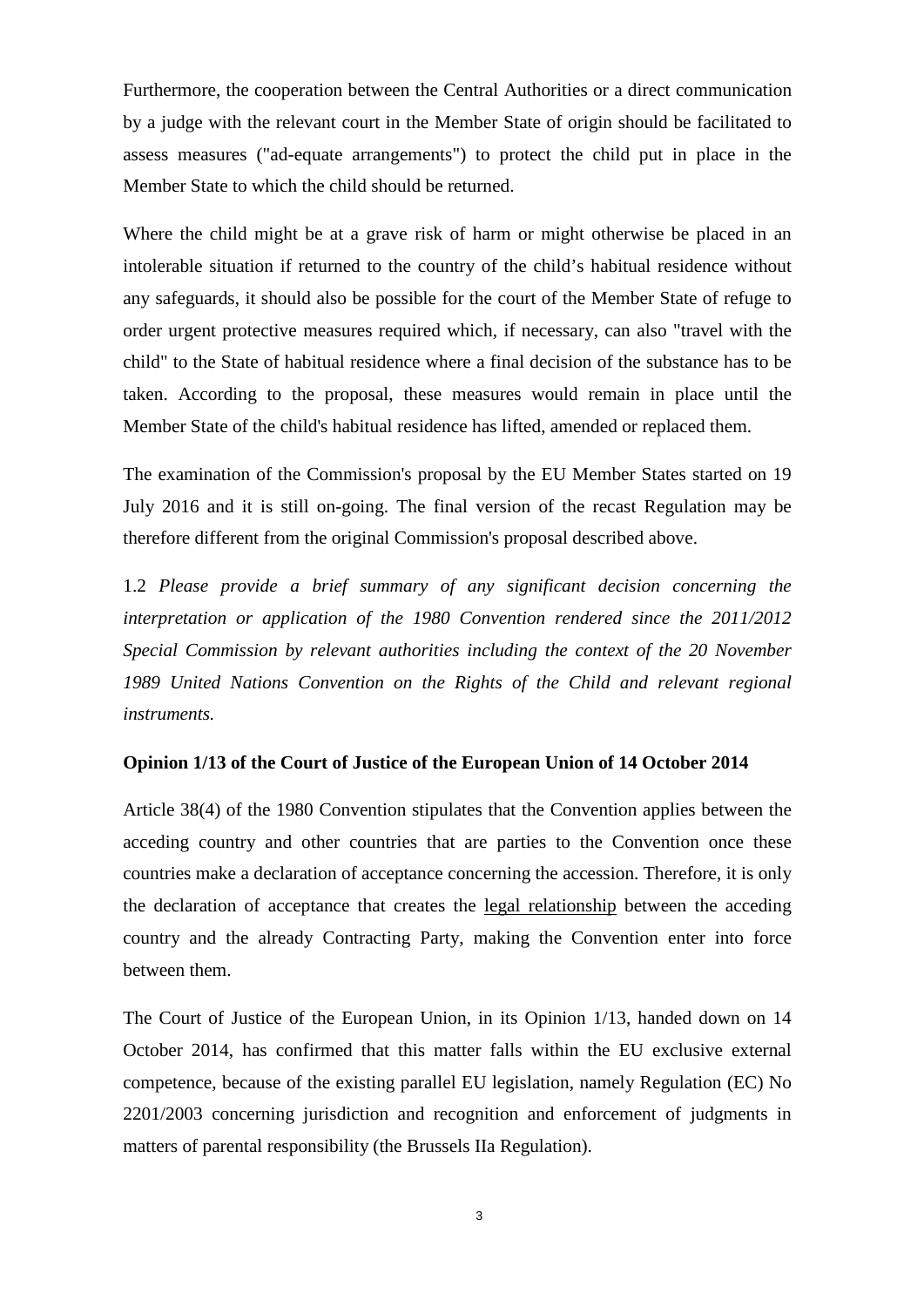As a consequence of the Court's Opinion, EU Member States are no longer in the position to accept individually the accession of third States to the 1980 Hague Convention and a common EU decision should be taken, case by case, authorizing all Member States to accept the new Contracting Parties to the 1980 Hague Convention or to authorize specific Member States to accept previous accessions when this was not done before the Court's Opinion.<sup>[2](#page-3-0)</sup>

The decision to accept accessions is therefore a matter for the unanimous**[3](#page-3-1)** agreement of EU Member States, by means of Council Decisions adopted in the interest of the EU. When considering whether to accept an accession it is necessary to consider the third State's ability to implement the Convention effectively.

# **Further case law of the Court of Justice of the European Union relating to the 1980 Hague Convention**

The CJEU's judgment of 22 December 2010 in Case C-497/10 PPU (Mercredi v. Chaffe), following up on the CJEU's judgment of 2 April 2009 in Case C-523/07 (A), further clarified the criteria for establishing the habitual residence of a child. While the judgment in Case C-523/07 mentioned a list of possible criteria in general, Case C-497/10 PPU dealt with the case of an infant in particular.

The CJEU's judgment of 9 October 2014 in Case C-376/14 PPU (C) dealt with the question of wrongful removal or retention of a child who had been removed from one Member State to another following a first-instance custody order which was still under appeal. While the removal had been lawful at the time it occurred, the subsequent appellate decision in the State of (former) habitual residence of the child quashed the first-instance custody order in favour of the mother who had relocated with the child in the meantime.

 $\overline{a}$ 

<span id="page-3-0"></span><sup>&</sup>lt;sup>2</sup> Ten Council Decisions have been already adopted, authorizing Member States to accept the accession to the 1980 Convention of **Andorra** (Council Decision 2015/1023 adopted on 15 June 2015); **Seychelles** (Council Decision 2015/2354 adopted on 10 December 2015); **Russia** (Council Decision 2015/2355 adopted on 10 December 2015); **Albania** (Council Decision 2015/2356 adopted on 10 December 2015); **Singapore** (Council Decision 2015/1024 adopted on 15 June 2015); **Morocco**  (Council Decision 2015/2357 adopted on 10 December 2015); **Armenia** (Council Decision 2015/2358 adopted on 10 December 2015); **Republic of Korea** (Council Decision 2016/2313 adopted on 8 December 2016), **Kazakhstan (**Council Decision 2016/2311 adopted on 8 December2016**)** and **Peru**  (Council Decision 2016/2312 adopted on 8 December 2016**)**.

<span id="page-3-1"></span>**<sup>3</sup>** However, in accordance with Articles 1 and 2 of Protocol No 22 on the position of Denmark, annexed to the Treaty on European Union and to the Treaty on the Functioning of the European Union, Denmark is not taking part in the adoption of these Decisions and is not bound by them or subject to their application.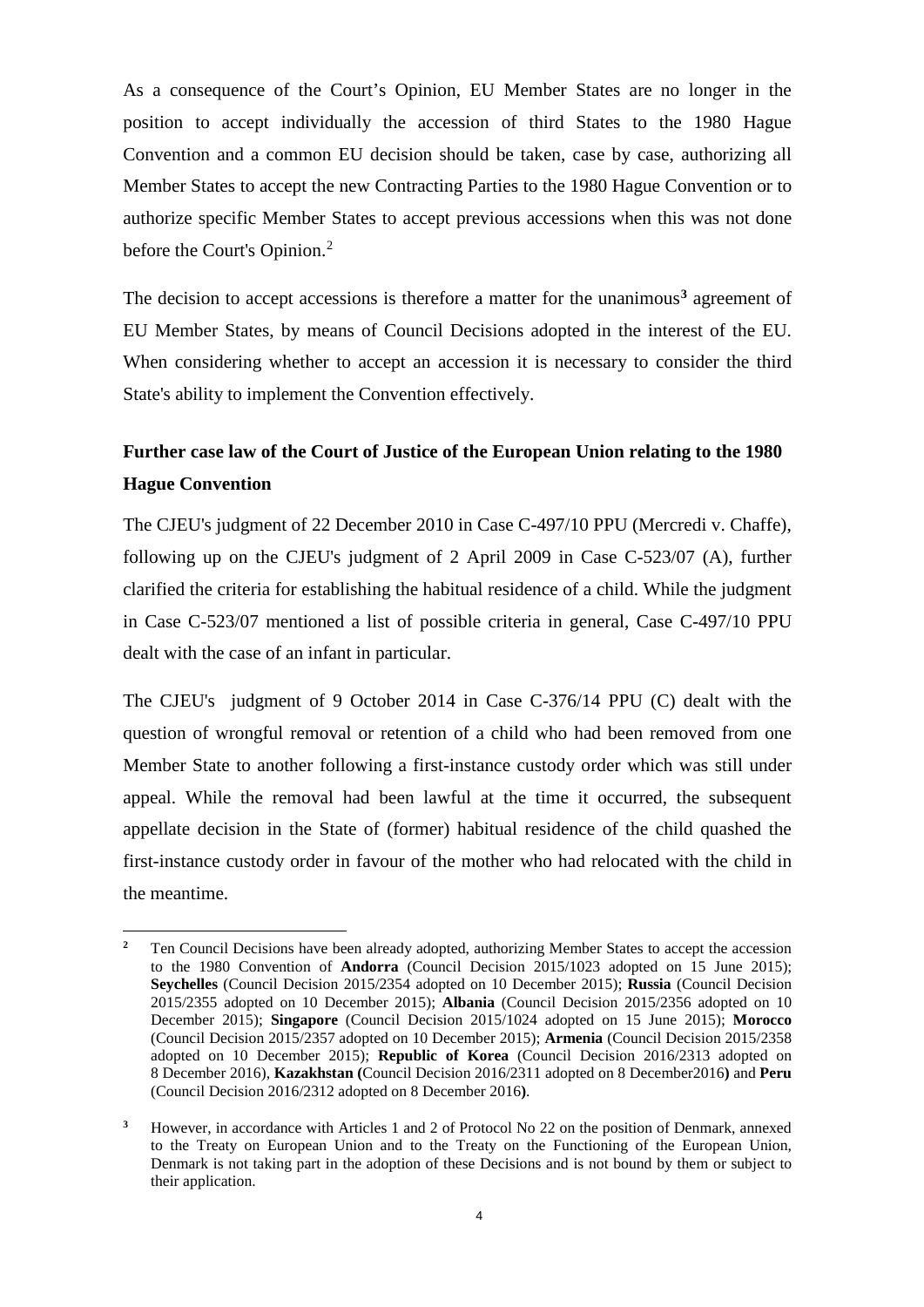The Court held that the court seised of a Hague return application in the Member State of refuge, in order to assess whether the non-return of the child now amounted to an unlawful retention, must determine, by undertaking an assessment of all the circumstances of fact specific to the individual case, whether the child was still habitually resident in the Member State of origin immediately before the alleged wrongful retention. As part of that assessment, it is important that account be taken of the fact that the judgment authorising the removal could be provisionally enforced and that an appeal had been brought against it. The Court went on to state that Regulation No 2201/2003 must be interpreted as meaning that, in circumstances where the removal of a child has taken place in accordance with a court judgment which was provisionally enforceable and which was thereafter overturned by a court judgment fixing the child's residence at the home of the parent living in the Member State of origin, the failure to return the child to that Member State following the latter judgment is wrongful and Article 11 of the Regulation is applicable if it is held that the child was still habitually resident in that Member State immediately before the retention.

All judgments can be found at<http://curia.europa.eu/>

# **Part V: Non-Convention cases and non-Convention States**

## 12. **Non-Convention States and non-Convention cases**

12.1 *Are there any States that you would particularly like to see become a State Party to the 1980 Convention? If so, what steps would you suggest could be taken to promote the Convention and encourage ratification of, or accession to, the Convention in those States?*

## *Please explain:*

 $\overline{a}$ 

In its contacts with third States, the EU already promotes the 1980 Convention and encourages its ratification/accession.**[4](#page-4-0)**

The EU promotes a world-wide ratification of / accession to the Convention, in particular of those countries which have special links to the EU, as in the context of the European Neighbourhood Policy  $(ENP)^5$  $(ENP)^5$ , the EU policy addressed to its southern and eastern

<span id="page-4-0"></span>**<sup>4</sup>** However, as explained in the answer to question 1.2, the actual acceptance of a third country's accession to the 1980 Convention is subject to a specific EU procedure.

<span id="page-4-1"></span>**<sup>5</sup>** [https://eeas.europa.eu/headquarters/headquarters-homepage/330/european-neighbourhood-policy](https://eeas.europa.eu/headquarters/headquarters-homepage/330/european-neighbourhood-policy-enp_en)[enp\\_en;](https://eeas.europa.eu/headquarters/headquarters-homepage/330/european-neighbourhood-policy-enp_en) [https://ec.europa.eu/neighbourhood-enlargement/neighbourhood/overview\\_en.](https://ec.europa.eu/neighbourhood-enlargement/neighbourhood/overview_en) The ENP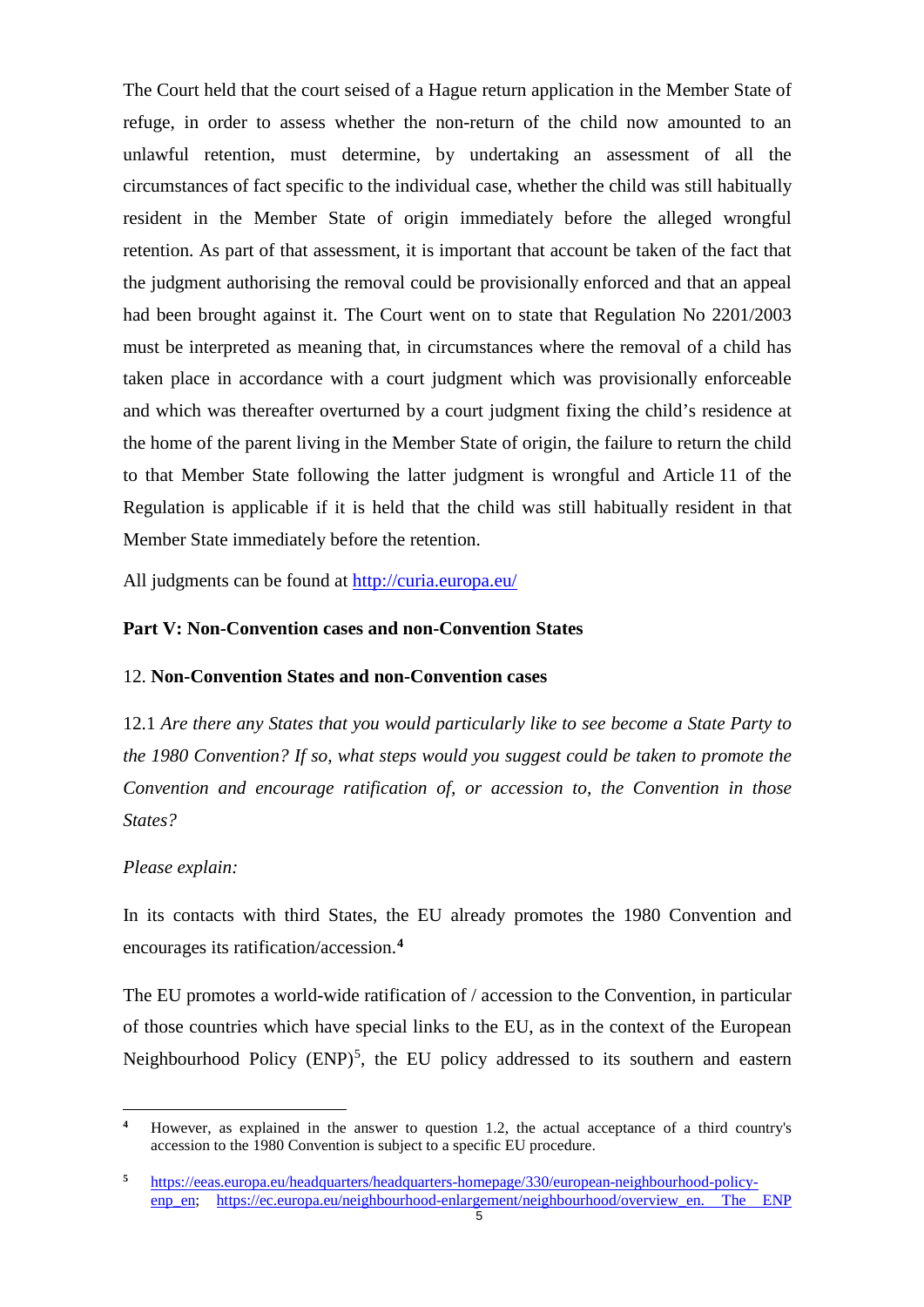neighbours in order to achieve the closest possible political association and the greatest possible degree of economic integration.

Several ENP countries are already Party to the 1980 Convention, but others are not. The EU is particularly interested in the accession of **Tunisia** and **Egypt**, as, because of geographical proximity and immigration issues, a relevant number of cases of child abduction are pending with these countries and the conventional framework would undoubtedly facilitate their resolution. Both Tunisia and Egypt are currently considering the possibility to become party to the 1980 Convention.

Beside the political dialogue, the EU has also used the instrument of the consular demarche in order to convey the message that accession to the Convention would be beneficial for the best interests of children involved in cross-border family disputes. A joint demarche by the EU Delegation, several EU Member States and the US Embassy was delivered on 21 March 2014 on the issue of child abduction to the Ministry of Foreign Affairs of Egypt.

Another country of EU interest is **China[6](#page-5-0)**. An EU demarche on child abduction was delivered on 30April 2015 to the Ministry of Foreign Affairs, Department of Treaty and Law, responsible for handling issues related to the 1980 Hague Child Abduction Convention. The issue will come up again in the Legal Affairs Dialogue which has been established in 2016 between EU and China as horizontal platform for EU-China cooperation.

As indicated below, in order to promote the Convention, the EU has also used some financial instruments to the benefit of the third countries which are entitled to participate in the relevant programmes, basically Euromed Justice  $^7$  $^7$  and TAIEX $^8$  $^8$ .

 $\overline{a}$ 

countries are: Algeria, Egypt, Israel, Jordan, Lebanon, Lybia, Morocco, Palestine, Syria, Tunisia (ENP South); Armenia, Azerbaijan, Belarus, Georgia, Moldova, Ukraine (ENP East).

<span id="page-5-0"></span>**<sup>6</sup>** Currently, the Convention applies to the *Special Administrative Regions of Hong Kong* and *Macao* only.

<span id="page-5-1"></span>**<sup>7</sup>** <http://euromed-justice.eu/>

<span id="page-5-2"></span>**<sup>8</sup>** [https://ec.europa.eu/neighbourhood-enlargement/tenders/taiex\\_en](https://ec.europa.eu/neighbourhood-enlargement/tenders/taiex_en)